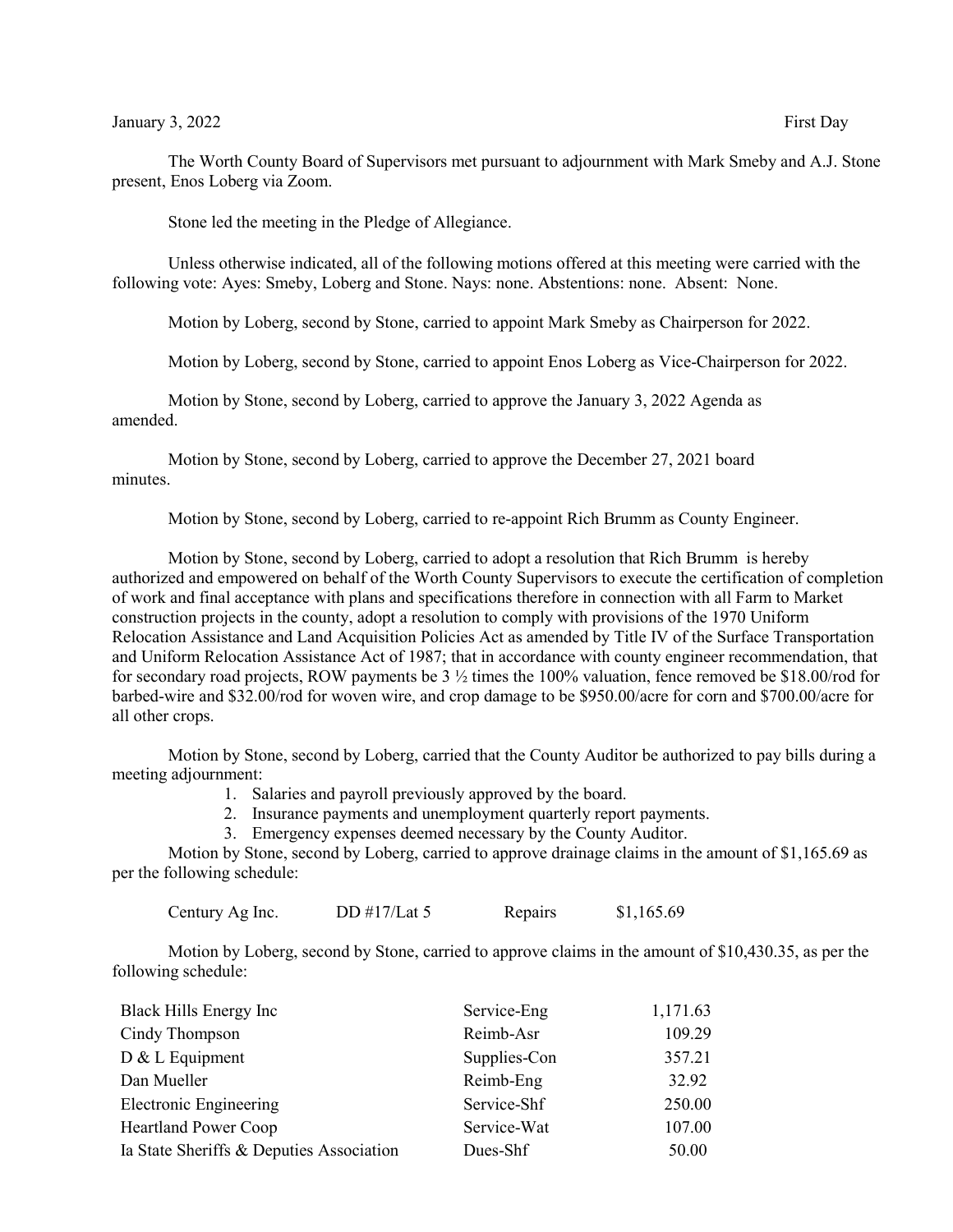| <b>Isac</b>                           | Edu-Asr            | 210.00    |
|---------------------------------------|--------------------|-----------|
| J & J Machining Welding & Fabricating | Supplies-Eng       | 68.00     |
| Joe's Collision & Performance Inc.    | Service-Shf        | 297.07    |
| Kevin Springer Construction           | Service-Gsr        | 200.00    |
| Larry Elwood Construction             | Parts-Eng          | 152.64    |
| Lawson Products Inc.                  | Supplies-Eng       | 237.29    |
| Mediacom                              | Service-Gsr        | 239.95    |
| Plunkett's Pest Control Inc           | Service-Gsr        | 108.16    |
| The Rustic Thread                     | Supplies-Shf       | 1,080.00  |
| <b>Trading Post</b>                   | Supplies-Eng       | 237.18    |
| Wahltek Inc                           | Service-911        | 4,709.60  |
|                                       | <b>Grand Total</b> | 10,430.35 |

Motion by Stone, second by Loberg, carried to approve the Annual Construction Evaluation

## **RESOLUTION #2022.01.03.01 CONSTRUCTION EVALUATION RESOLUTION**

**WHEREAS**, Iowa Code section 459.304(3) sets out the procedure if a board of supervisors wishes to adopt a "construction evaluation resolution" relating to the construction of a confinement feeding operation structure; and

**WHEREAS,** only counties that have adopted a construction evaluation resolution can submit to the Department of Natural Resources (DNR) an adopted recommendation to approve or disapprove a construction permit application regarding a proposed confinement feeding operation structure; and

**WHEREAS**, only counties that have adopted a construction evaluation resolution and submitted an adopted recommendation may contest the DNR's decision regarding a specific application; and

**WHEREAS,** by adopting a construction evaluation resolution the board of supervisors agrees to evaluate every construction permit application for a proposed confinement feeding operation structure received by the board of supervisors between February 1, 2022 and January 31, 2023 and submit an adopted recommendation regarding that application to the DNR; and

**WHEREAS,** the board of supervisors must conduct an evaluation of every construction permit application using the master matrix created in Iowa Code section 459.305, but the board's recommendation to the DNR may be based on the final score on the master matrix or may be based on reasons other than the final score on the master matrix;

**NOW, THEREFORE, BE IT RESOLVED BY THE BOARD OF SUPERVISORS OF WORTH COUNTY** that the Board of Supervisors hereby adopts this construction evaluation resolution pursuant to Iowa Code section 459.304(3).

Mark Smeby Chair, Board of Supervisors Date: January 3, 2022

ATTEST: Jacki A. Backhaus, County Auditor